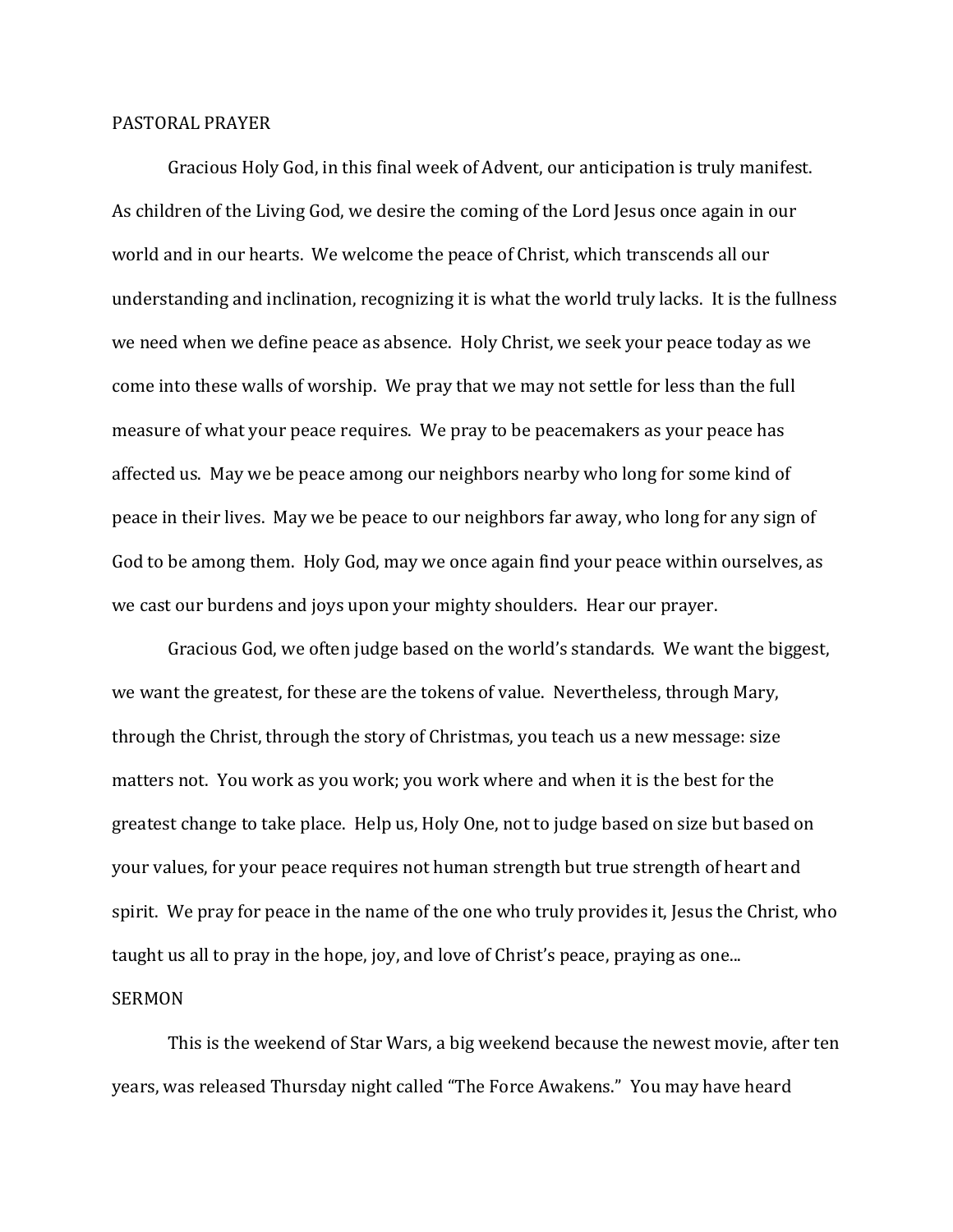something about it…the last few months. I saw it Friday, and it was an incredible ride. I might be going back in the near future. But let's look at a past installment. In the fifth Star Wars movie, The Empire Strikes Back, we meet this guy, Yoda, the great Jedi Master, who teaches the young and rough Luke Skywalker. Luke is sent by his old mentor, Obi-Wan Kenobi, to learn from Yoda the ways of the Jedi. Luke goes as ordered to the planet Dagobah, where Yoda lives in hiding from the Evil Empire. There, Luke finds a swamp planet, not much worth looking at, and immediately crosses paths with little jolly alien. This alien, more curious than helpful, seems so awestruck by all Luke's technology, and his meddling quickly gets on Luke's nerves. This alien becomes awestruck when Luke says he is there to find the Jedi Master Yoda. He knows exactly who Yoda is, so he directs Luke to his house on the assurance he will take Luke to the great Jedi Master Yoda at once. After Luke has a fit with so many delays, impatient because he has not yet seen Yoda, the little alien goes from jolly to grim. "I cannot teach him; the boy has no patience." Luke stares at his company with new eyes. He thought this little alien was nothing more than a nuisance; turns out that he was much more than meets the eye. This little alien was Yoda all along, testing this young boy to see if he has the mettle to become a Jedi. He failed that test, but there were many more to come which he would learn better.

The young Luke Skywalker did not expect this small, aged green alien to be the great and powerful Yoda, Jedi Master of all Jedi Masters. Eventually, Luke doubts the power of this little Jedi Master, and Yoda knows it. "Size matters not," says Yoda. "Judge me by my size, do you? And where you should not. For my ally is the Force, and a powerful ally it is." It's not his size that matters; it is the power he packs. And boy, does he pack a lot of power. With the power of the Force, he is able to move large ships at the single whim.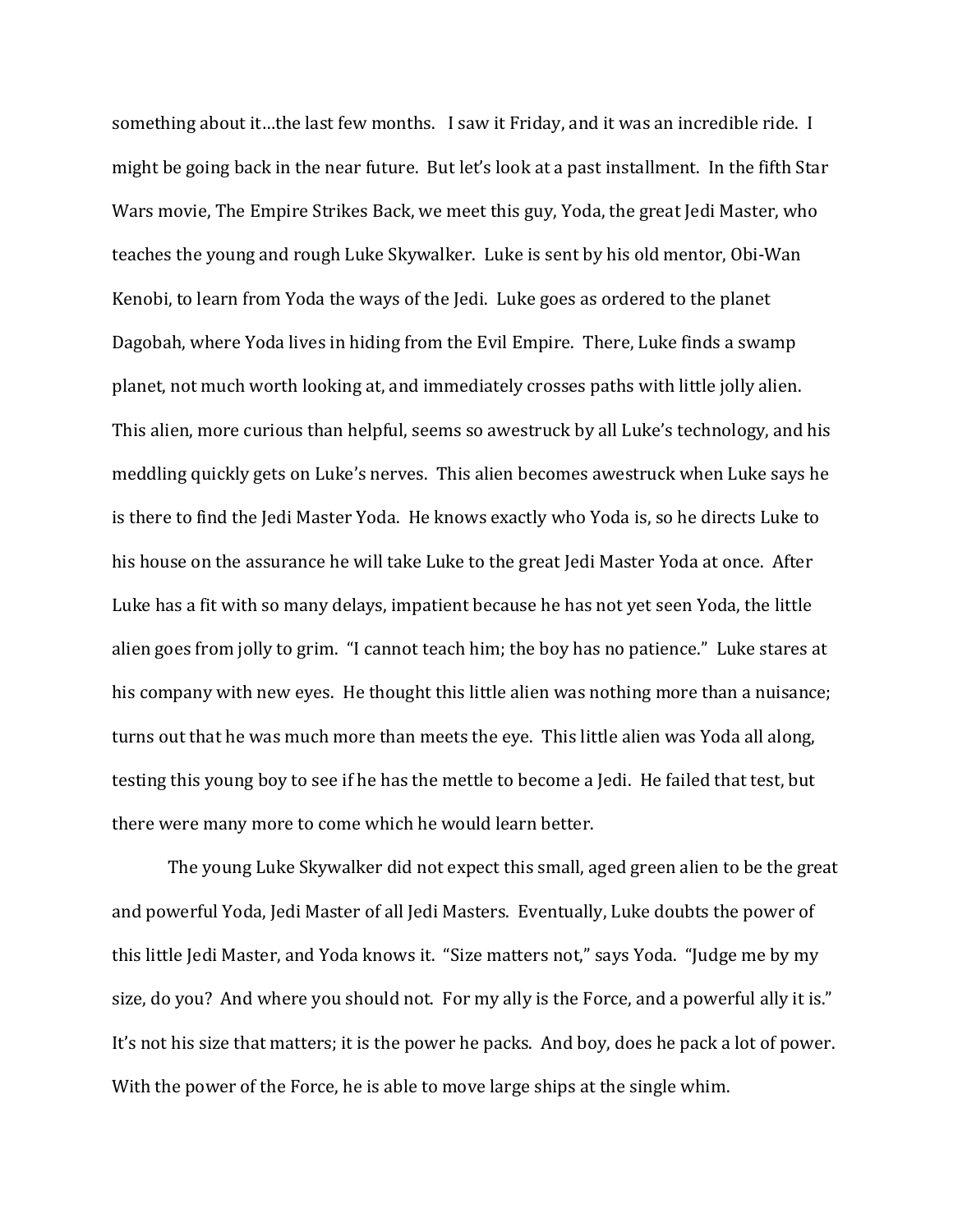I love the Star Wars universe because of the wisdom it gives. With the small Jedi Master Yoda, his advice is important in that universe and in ours: "Size matters not." Appearances aren't the key to knowledge and wisdom, but we often make it that way. We judge people and things by their apparent size and how they look. The biggest things we fear, and the smallest things we dismiss by this wisdom of the world. But when we get down to it, perhaps it's really the other way around. For example, peace seems like one thing in our world, but with the power of Christ, it really is totally something else.

The other day, I saw a Christmas card that got everyone in an uproar (and with good reason). It was a family of five: husband, wife, two daughters, and a son. The Christmas card was a picture of the family, with the husband and son in the top row and the wife and daughters in the row below them. The son was holding a sign that said "Peace on Earth," and the three women in the lower row all had their mouths taped shut.

Yeah, I get it; they were trying to be funny, but it's not. It's not so funny when others say there is true peace when your mouth is shut. Even more deeply, this is how we define peace in our world today. It's the absence of something: noise, war, conflict. We define peace as a negative. But let's try this. Let's make some peace in this congregation right now. (quiet angry stare-down). Is this truly peaceful? Did you have a happy feeling on the inside? There is no peace when there is anger, conflict, and frustration beneath the surface. That's why their picture just doesn't work, despite the stab at humor. After all, do we believe that peace is the absence of something, or is it instead defined in being the fullness of something?

Peace is a nice thing to say in church, but it's hardly ever spoken of outside the walls of the church. When it is, peace is a product of power that creates the absence of conflict.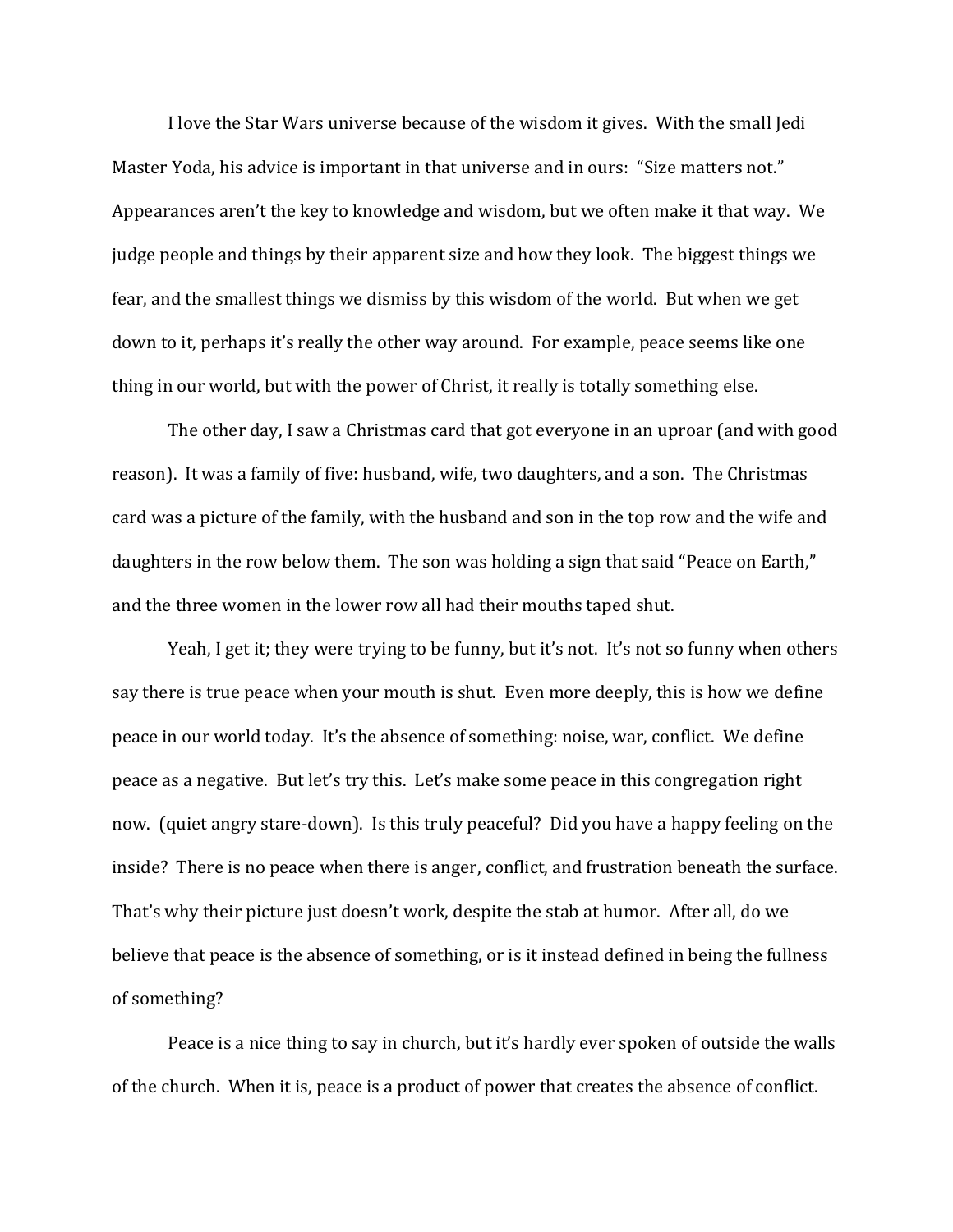We equate power with size, and size with power. Security can easily become its own god when we try to make in by ourselves with the wrong attitudes and the wrong outlooks. This is peace, when security is at hand. More weapons equal more power and more security, but we never see that in the story of scripture. We see a different story: the peace of Christ.

We spend time passing the Peace of Christ to one another in the beginning of worship. I believe we would all define this peace as the fullness of something: the spirit of Christ, the goodness of God? But what does it truly mean? It's not that I hope you feel good inside. It's not that I hope you have a good day. Like joy, it starts inward and must go outward. It means something transcendent and yet very present. The peace of Christ is the result of each and every thing we have talked about this Advent put together and rooted in God's mission. It begins with hope, the anticipation of God's things yet unseen but coming to be. It works with love, selfless and powerful compassion that moves in an aching world. It needs joy, the celebration of God's goodness throughout all the seasons of life. When these come together in full measure, the peace of Christ blooms. When one of these things lacks, we find ourselves out of balance, and Christ's peace is harder to find. But one way or another, the Peace that comes from Christ does not need size or strength. Like Yoda, "Size matters not." The power of this peace is beyond that of earthly peace. What it takes is a right heart, a right attitude, and goodness springs forth.

This is the power behind the Christmas story. Christmas, and all the stories leading up to it, do not buy into that old story of worldly power leading to peace. This is the story of God's power coming to be, right under the nose of the absolute Emperor Augustus of the Roman Empire and his governor Herod. It is the absolute of the Peace of Christ, and it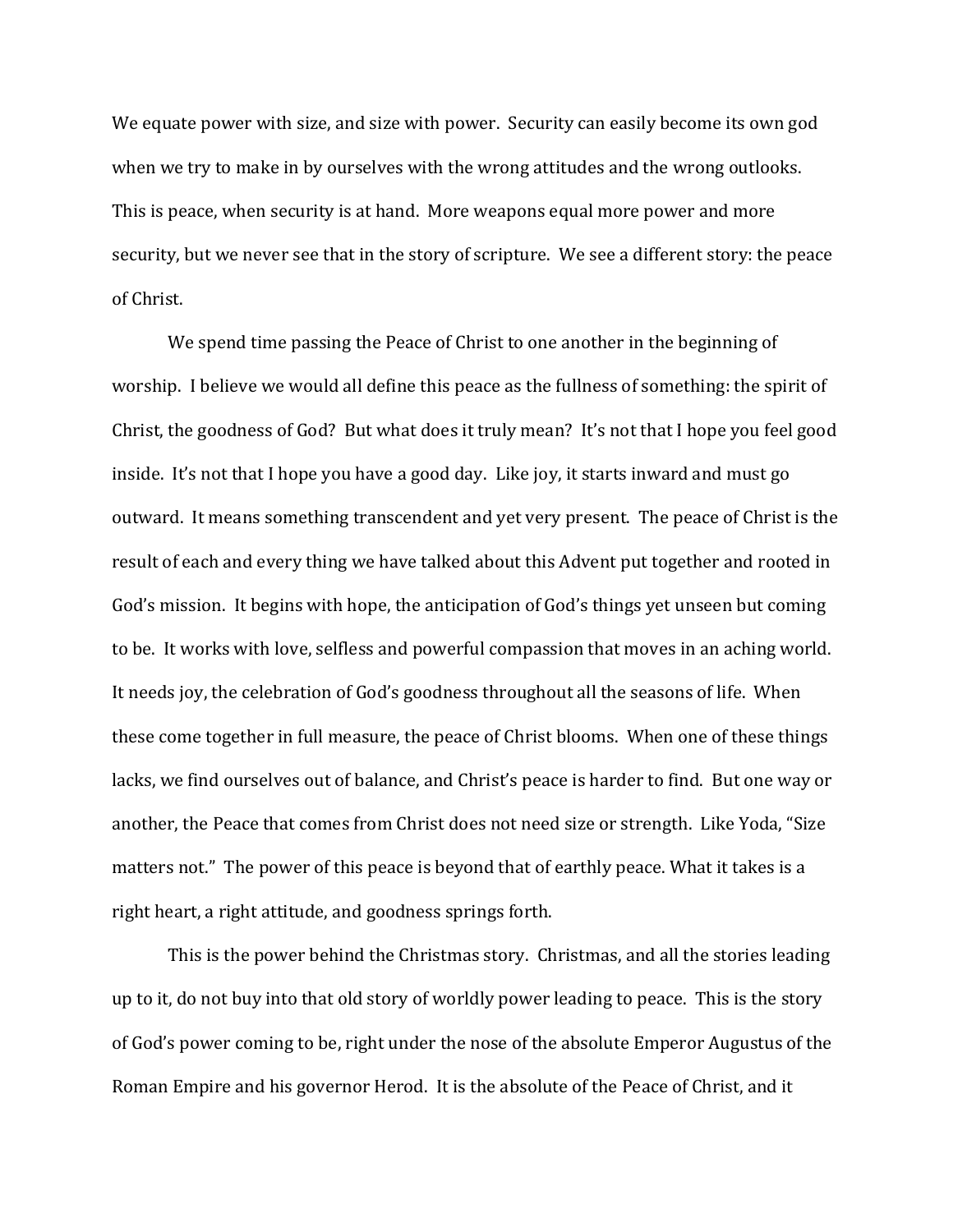speaks of no conquering, no great strength of the world. It tells a different story about what power and peace look like. Mary, gives us an image of what this Godly power looks like. She speaks not of human politics but the politics of God. "His mercy is for those who fear him from generation to generation. He has shown strength with his arm; he has scattered the proud in the thoughts of their hearts. He has brought down the powerful from their thrones, and lifted up the lowly; he has filled the hungry with good things, and sent the rich away empty." It goes against our ways, but that is where the peace of Christ comes in. God works so that those who have none are full and those who are full are pulled down from their haughtiness. Peace here requires not silence but fullness with all God's people. Everyone has what they need, and Christ's peace reigns. It hasn't fully happened yet, but Christ's peace is always on the march.

Then there's Jesus. Anything or anyone more powerful than Jesus? But Jesus did everything backwards against our wisdom. He was not powerful. He did not create peace through human power. He was the Yoda of his age, for he falls more into the wisdom of "size matters not." What he looked like did not equate to the power he possessed. And where did he come from? Nowhere but the biblical age equivalent of the planet Dagobah: the backwater community of Bethlehem. Oh, now we sing Bethlehem's praises, but in the time of Christ, it was small. It was sheltered. It wasn't seen as relevant to the greater world scheme. This is where Micah picks up with this prophecy about the small village of Bethlehem. "O Bethlehem Ephrathah, who are one of the little clans of Judah…" Scripture could stop there and say, "aren't really important in the grand scheme of things." Easily so; the standard of the Old Testament is the grand scheme of things, but once the prophets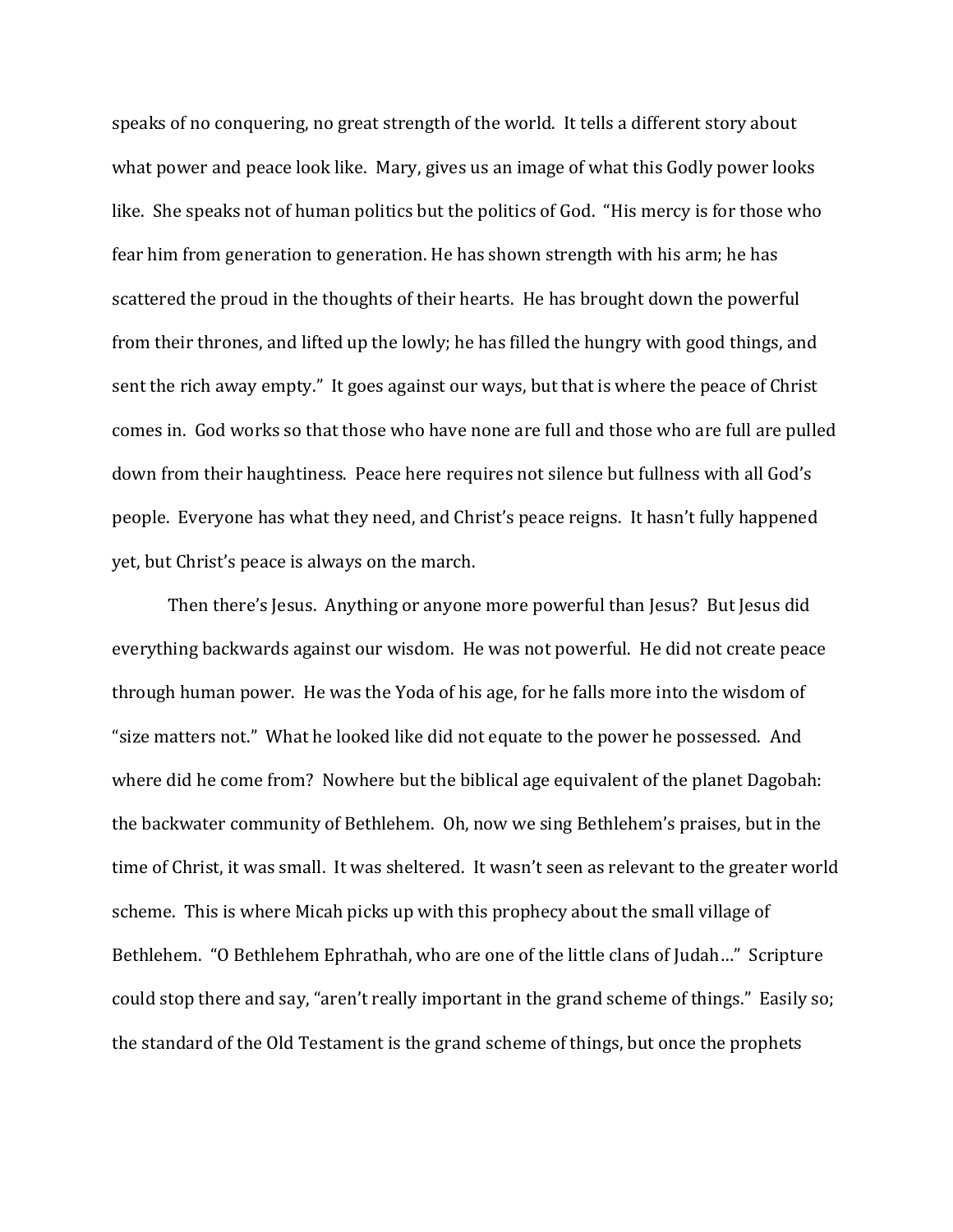come along, there is a new way: God works from the unexpected places, the unseen places, the little places, from which big, BIG change comes.

And here we have the one from Bethlehem being "the one of peace." It's defined here very clearly: the peace is not through military might or worldly strength; that peace and security comes from the fullness of trust and work in God. The people are fed from God's strength, never the strength of our own hands. After all, this is the definition of "size matters not," for all of this goodness comes from Bethlehem, little backwater Bethlehem, the city where nothing ever would happen on the world stage…except it totally does.

This is the Christmas story and the story of the Christian life. "Size matters not." All of the ingredients of the future came together in ways that astound our logic. A young powerless girl in the eyes of the world birthed the King of the Universe. Her betrothed didn't listen to the laws and so-called "right actions" of his world and stayed committed to a pregnant unwed mother. The Lord Christ came not as a glowing King who was too important to wear human flesh. He didn't come with weapons and legions from which to derive security but humbly he came as a baby…a baby! If you think about it, it's just nuts because it's not wise. It's foolish by the world's ways, and yet, through a child, we come to understand honest-to-God heavenly peace.

Take time this holiday to drink in the heavenly peace. Let hope reign in your hearts, never letting cynicism take more than the moment. Be love in this holiday, the love you see lacking in the world around you. Take heart in God's everlasting joy, for the world is looking for something happy to tide us over in the moment. When these ingredients come together, the peace of Christ will reign, for Christ's ways will be at work. In this world, this is the best way to lose, but we know it's the only way to win. It's the only way to win in a